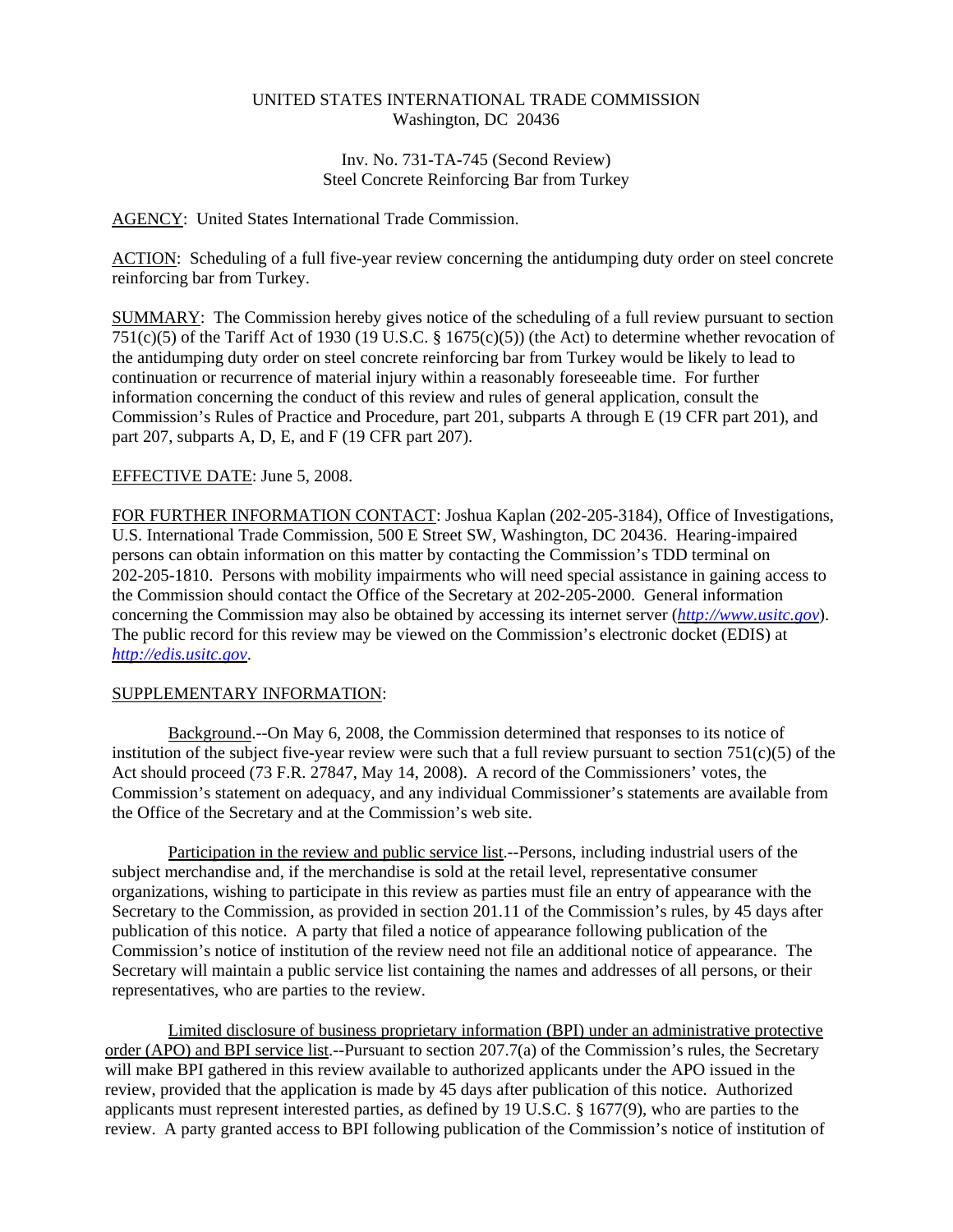the review need not reapply for such access. A separate service list will be maintained by the Secretary for those parties authorized to receive BPI under the APO.

Staff report.--The prehearing staff report in the review will be placed in the nonpublic record on September 25, 2008, and a public version will be issued thereafter, pursuant to section 207.64 of the Commission's rules.

Hearing.--The Commission will hold a hearing in connection with the review beginning at 9:30 a.m. on October 16, 2008, at the U.S. International Trade Commission Building. Requests to appear at the hearing should be filed in writing with the Secretary to the Commission on or before October 8, 2008. A nonparty who has testimony that may aid the Commission's deliberations may request permission to present a short statement at the hearing. All parties and nonparties desiring to appear at the hearing and make oral presentations should attend a prehearing conference to be held at 9:30 a.m. on October 14, 2008, at the U.S. International Trade Commission Building. Oral testimony and written materials to be submitted at the public hearing are governed by sections 201.6(b)(2), 201.13(f), 207.24, and 207.66 of the Commission's rules. Parties must submit any request to present a portion of their hearing testimony in camera no later than 7 business days prior to the date of the hearing.

Written submissions.--Each party to the review may submit a prehearing brief to the Commission. Prehearing briefs must conform with the provisions of section 207.65 of the Commission's rules; the deadline for filing is October 6, 2008. Parties may also file written testimony in connection with their presentation at the hearing, as provided in section 207.24 of the Commission's rules, and posthearing briefs, which must conform with the provisions of section 207.67 of the Commission's rules. The deadline for filing posthearing briefs is October 27, 2008; witness testimony must be filed no later than three days before the hearing. In addition, any person who has not entered an appearance as a party to the review may submit a written statement of information pertinent to the subject of the review on or before October 27, 2008. On November 21, 2008, the Commission will make available to parties all information on which they have not had an opportunity to comment. Parties may submit final comments on this information on or before November 25, 2008, but such final comments must not contain new factual information and must otherwise comply with section 207.68 of the Commission's rules. All written submissions must conform with the provisions of section 201.8 of the Commission's rules; any submissions that contain BPI must also conform with the requirements of sections 201.6, 207.3, and 207.7 of the Commission's rules. The Commission's rules do not authorize filing of submissions with the Secretary by facsimile or electronic means, except to the extent permitted by section 201.8 of the Commission's rules, as amended, 67 Fed. Reg. 68036 (November 8, 2002). Even where electronic filing of a document is permitted, certain documents must also be filed in paper form, as specified in II (C) of the Commission's Handbook on Electronic Filing Procedures, 67 Fed. Reg. 68168, 68173 (November 8, 2002).

Additional written submissions to the Commission, including requests pursuant to section 201.12 of the Commission's rules, shall not be accepted unless good cause is shown for accepting such submissions, or unless the submission is pursuant to a specific request by a Commissioner or Commission staff.

In accordance with sections 201.16(c) and 207.3 of the Commission's rules, each document filed by a party to the review must be served on all other parties to the review (as identified by either the public or BPI service list), and a certificate of service must be timely filed. The Secretary will not accept a document for filing without a certificate of service.